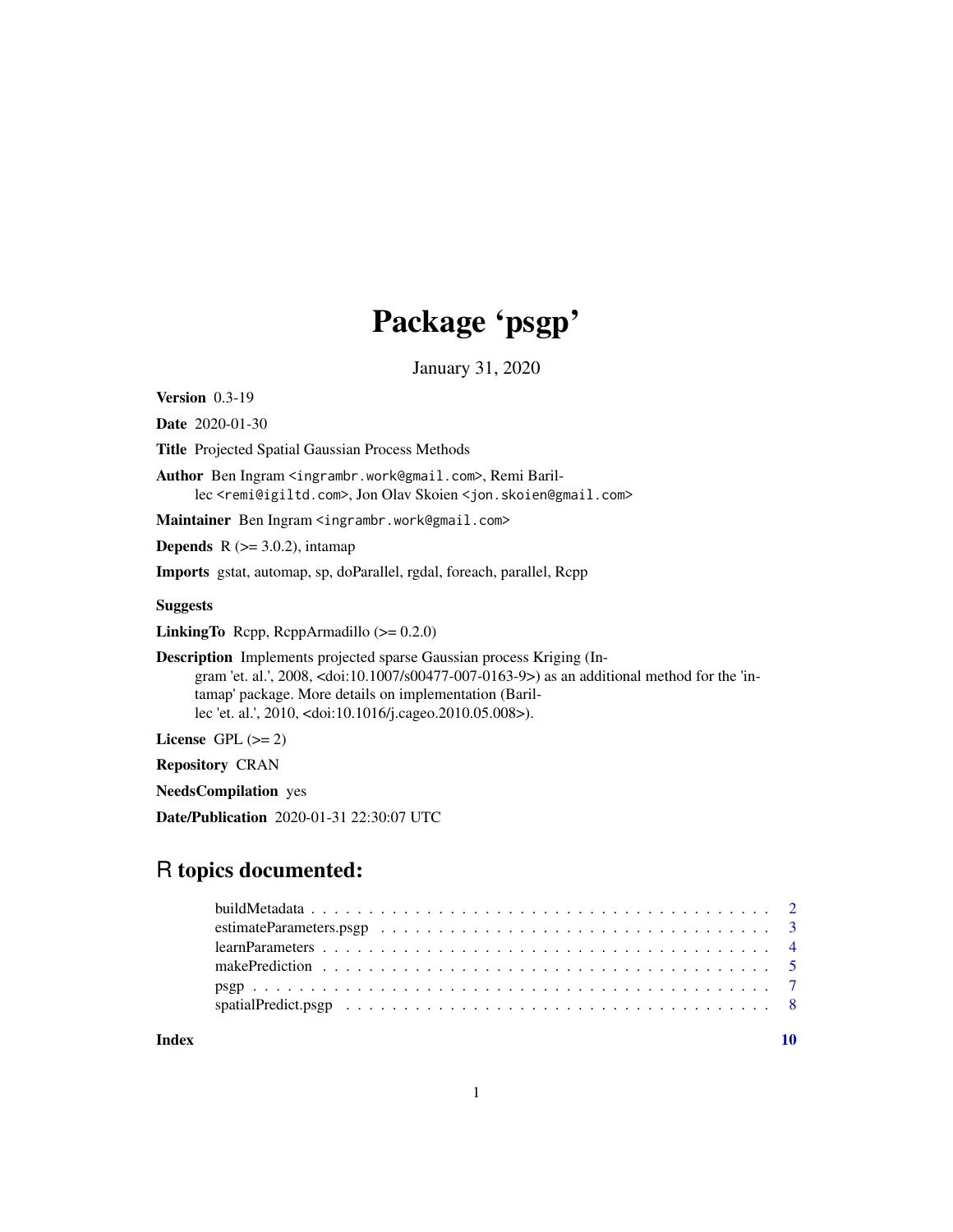<span id="page-1-0"></span>

#### Description

buildMetadata builds a metadata table of likelihood model descriptors in the PSGP framework. This is an internal function and it should not be used directly.

#### Usage

buildMetadata(observations)

#### Arguments

observations an observations data frame containing a vector of observation variances (obserations\$oevar) and, optionally, a list of observation biases (observationS\$oebias). If the biases are omitted, a zero bias is assumed for all likelihood models.

#### Details

buildMetadata builds a metadata table of likelihood model descriptors in the PSGP framework. The likelihood models are assumed Gaussian with variances specified in the vector observations\$oevar (the bias is assumed to be zero). Optionally, biases can be specified in the observations\$oebias vector. However, biases are not taken into account in the current version of the PSGP package (they will be in a future release).

#### Author(s)

Remi Barillec

## See Also

[learnParameters](#page-3-1), [makePrediction](#page-4-1), [estimateParameters](#page-2-1), [spatialPredict](#page-7-1),

#### Examples

```
## Load our favourite dataset
data(meuse)
obs <- meuse
```
## Number of observations nobs <- length(obs\$y)

## Indicate which likelihood model should be used for each observation obs\$oeid <- seq(1:nobs)

```
## Use random variances for the sake of the example
obs$oevar <- rnorm( max(obs$oeid) )
```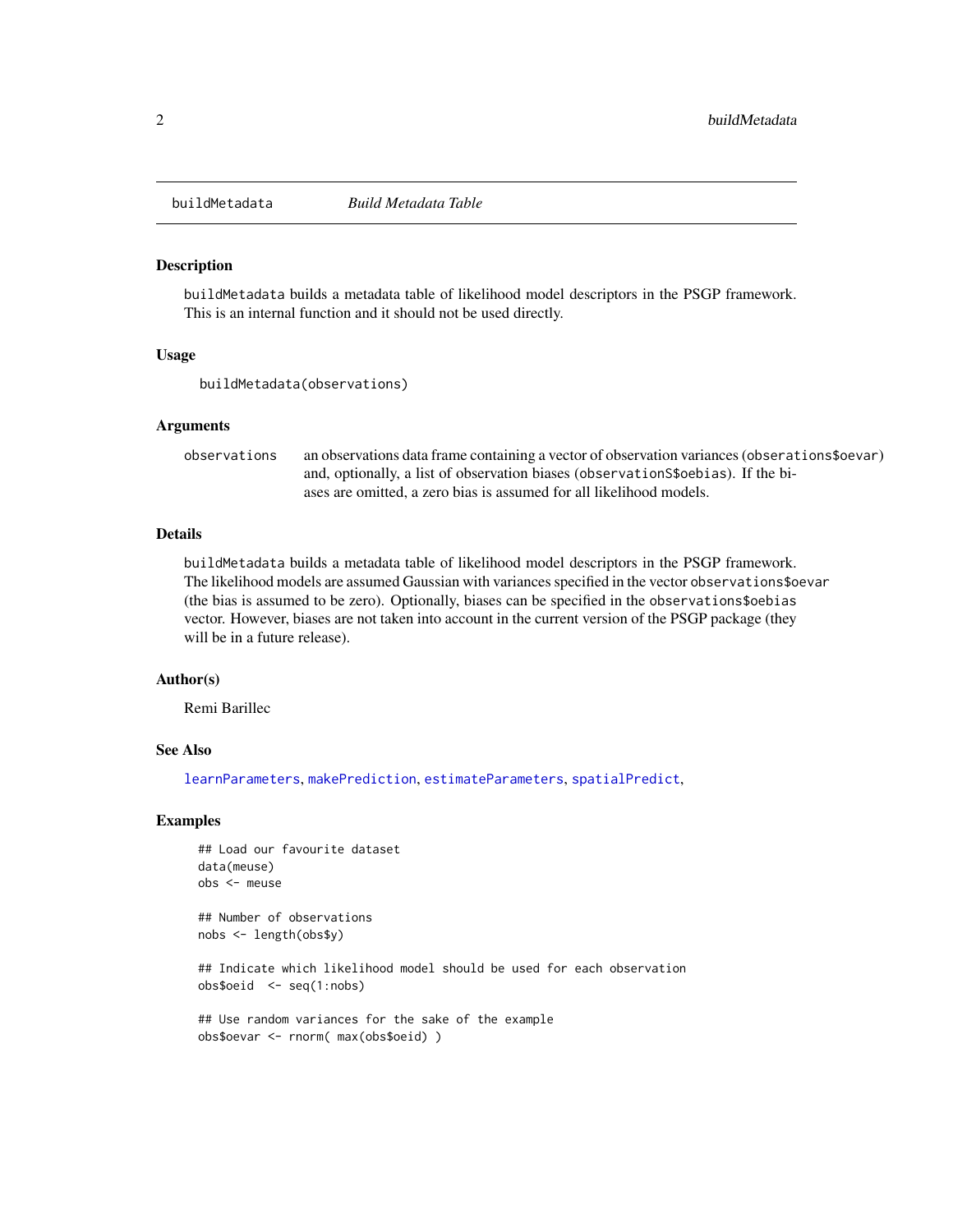```
## Generate metadata table and print it out
metadata <- buildMetadata(obs)
print(metadata)
```
estimateParameters.psgp

*Parameter estimation using a Projected Sequential Gaussian Process (PSGP)*

# <span id="page-2-1"></span>Description

This overloads the [estimateParameters](#page-2-1) routine from the intamap package for interpolation using the PSGP method.

#### Usage

```
estimateParameters(object, ...)
```
# Arguments

| object                  | a list object of Intamap type. Most arguments necessary for interpolation are  |  |  |  |  |  |  |  |  |  |  |
|-------------------------|--------------------------------------------------------------------------------|--|--|--|--|--|--|--|--|--|--|
|                         | passed through this object. See intamap-package for further description of the |  |  |  |  |  |  |  |  |  |  |
|                         | necessary content of this variable.                                            |  |  |  |  |  |  |  |  |  |  |
| $\cdot$ $\cdot$ $\cdot$ | other parameters for the generic method, not used for this method              |  |  |  |  |  |  |  |  |  |  |

#### Details

See [psgp-package](#page-6-1) and [learnParameters](#page-3-1) for further details.

#### Author(s)

Remi Barillec, Ben Ingram

# See Also

[learnParameters](#page-3-1), [estimateParameters](#page-2-1), [makePrediction](#page-4-1), [createIntamapObject](#page-0-0)

# Examples

```
# load our favourite dataset
data(meuse)
coordinates(meuse) = -x+ymeuse$value = log(meuse$zinc)
data(meuse.grid)
gridded(meuse.grid) = -x+yproj4string(meuse) = CRS("+init=epsg:28992")
proj4string(meuse.grid) = CRS("+init=epsg:28992")
```
# the following two steps are only needed if one wishes to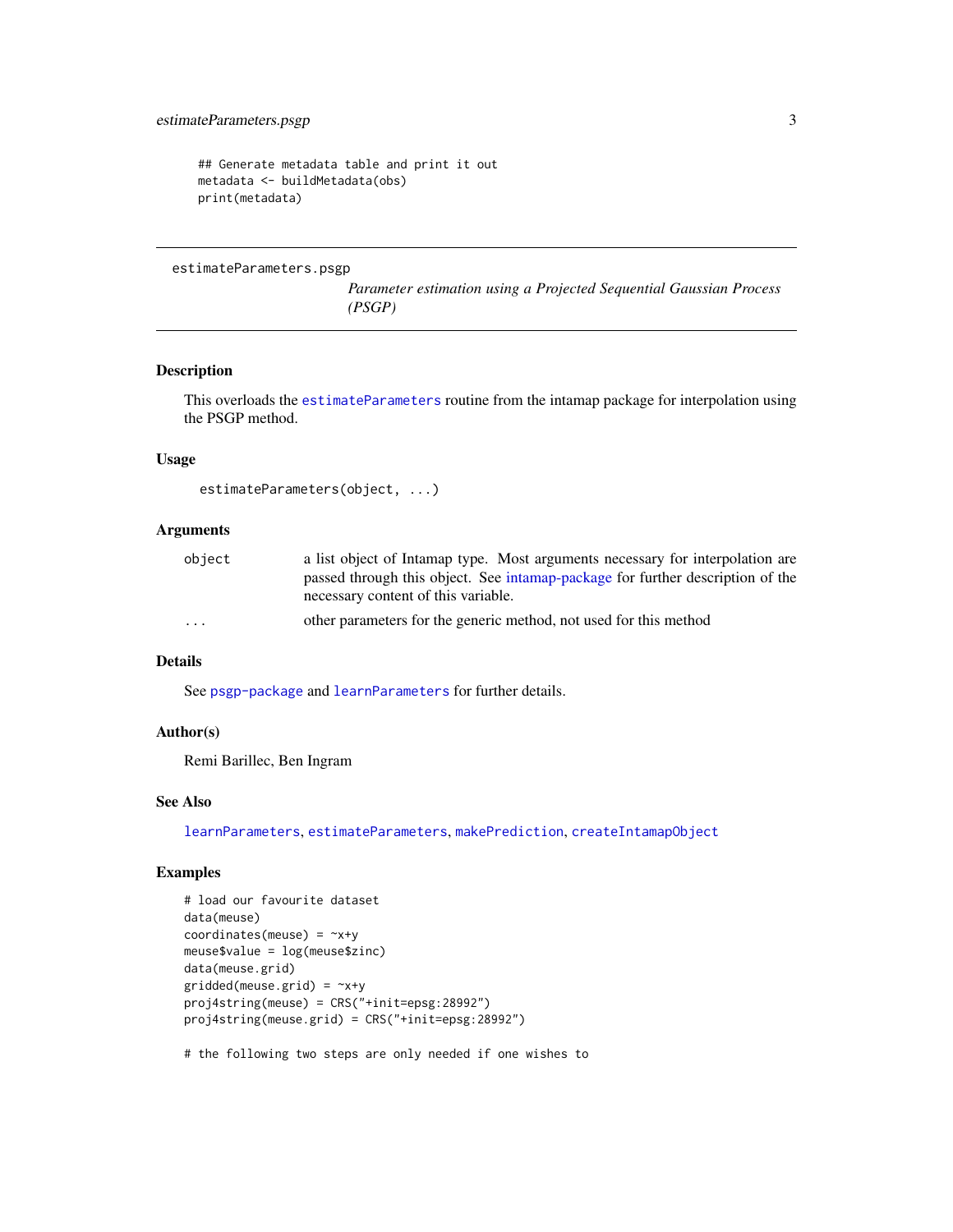```
# include observation errors
```

```
# indicate which likelihood model should be used for each observation
# in this case we use a different model for each observation
nobs = length(meuse$value) # Number of observations
meuse$oeid <- seq(1:nobs)
# the variances for the error models are random in this example
# in real examples they will come from actual measurements
# characteristics
meuse$oevar <- abs( rnorm( max(meuse$oeid) ) )
# set up intamap object:
obj = createIntamapObject(
  observations = meuse,
  predictionLocations = meuse.grid,
  targetCRS = "+init=epsg:3035",
  class = "psgp" # Use PSGP for parameter estimation/interpolation
\lambda# do interpolation step:
obj = conformProjections(obj)
obj = estimateParameters(obj)
```
<span id="page-3-1"></span>learnParameters *Projected Sequential Gaussian Process*

#### **Description**

learnParameters performs maximum likelihood parameter estimation in the PSGP framework.

# Usage

```
learnParameters(object)
```
#### Arguments

```
object a list object of intamap type. Most arguments necessary for interpolation are
                  passed through this object. See intamap-package for further description of the
                 necessary content of this variable.
```
#### Details

The Projected Spatial Gaussian Process (PSGP) framework provides an approximation to the full Gaussian process in which the observations are projected sequentially onto an optimal subset of 'active' observations. Spatial interpolation is done using a mixture of covariance kernels (exponential and Matern 5/2).

The function learnParameters is an internal function for estimating the parameters of the covariance function given the data, using a maximum likelihood approach. A valid intamap object must be passed in.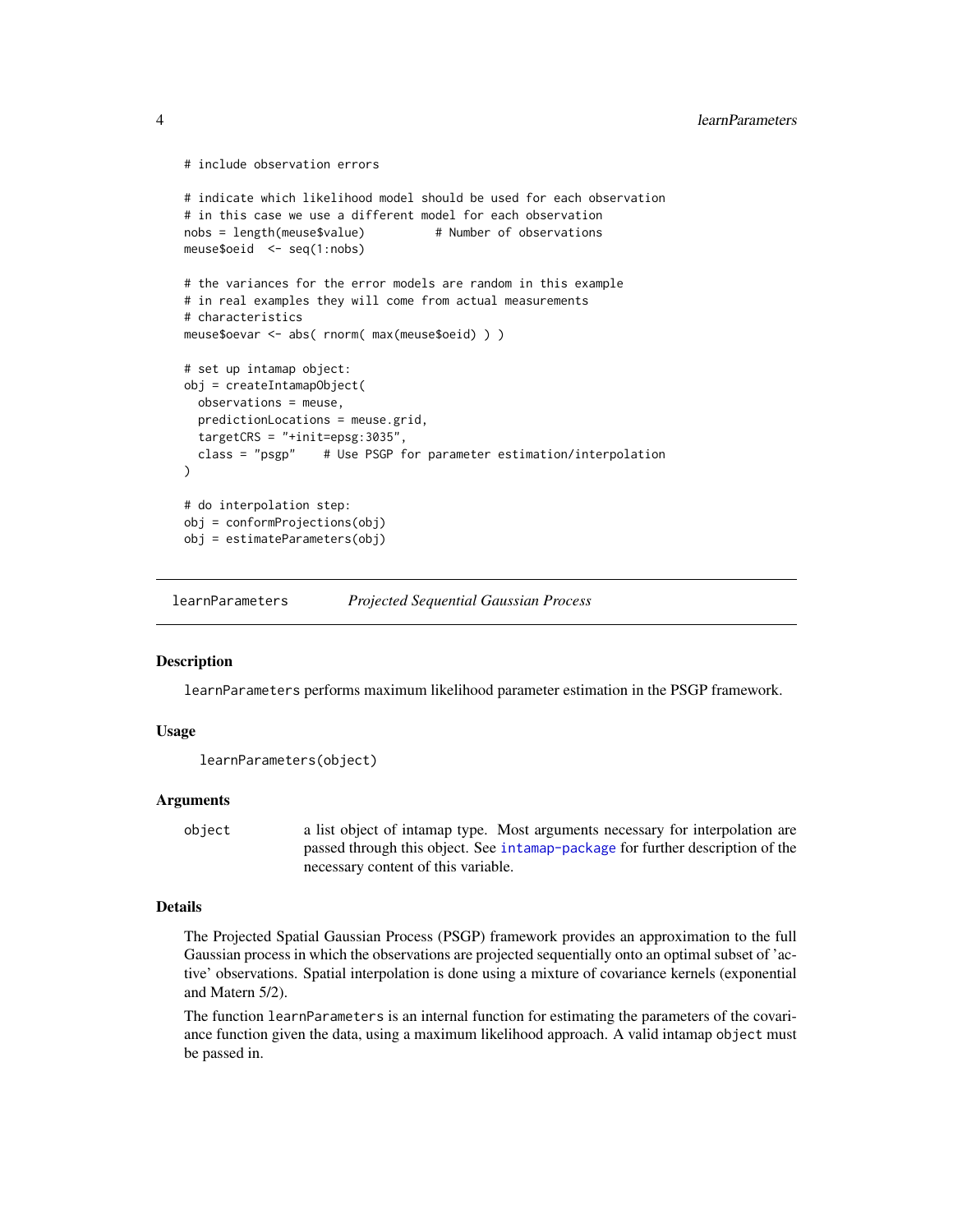# <span id="page-4-0"></span>makePrediction 5

PSGP is able to also take the measurement characteristics (i.e. errors) into account using possibly many error models. For each error model, assumed Gaussian, the error variance can be specified. The vector object\$observations\$oevar contains all variances for the error models (one value per error model).

Which error model is used for a given observation is determined by the object\$observations\$oeid vector of indices, which specifies the index of the model to be used for each observation.

#### Warning

It is advised to use the intamap wrapper [estimateParameters](#page-2-1) rather than calling this method directly.

#### Author(s)

Ben Ingram, Remi Barillec

# References

Csato and Opper, 2002; Ingram et al., 2008

# See Also

[makePrediction](#page-4-1), [learnParameters](#page-3-1), [estimateParameters](#page-2-1), [createIntamapObject](#page-0-0)

#### Examples

# see example in estimateParameters

<span id="page-4-1"></span>makePrediction *Spatial projected sequential GP prediction*

#### Description

makePrediction performs prediction/interpolation within the PSGP package.

#### Usage

```
makePrediction(object, vario)
```
# Arguments

object a list object of intamap type. Most arguments necessary for interpolation are passed through this object. See [intamap-package](#page-0-0) for further description of the necessary content of this variable. Additional meta data about the measurement process is included in this object. In particular, see [learnParameters](#page-3-1) for a way to specify measurement error variances.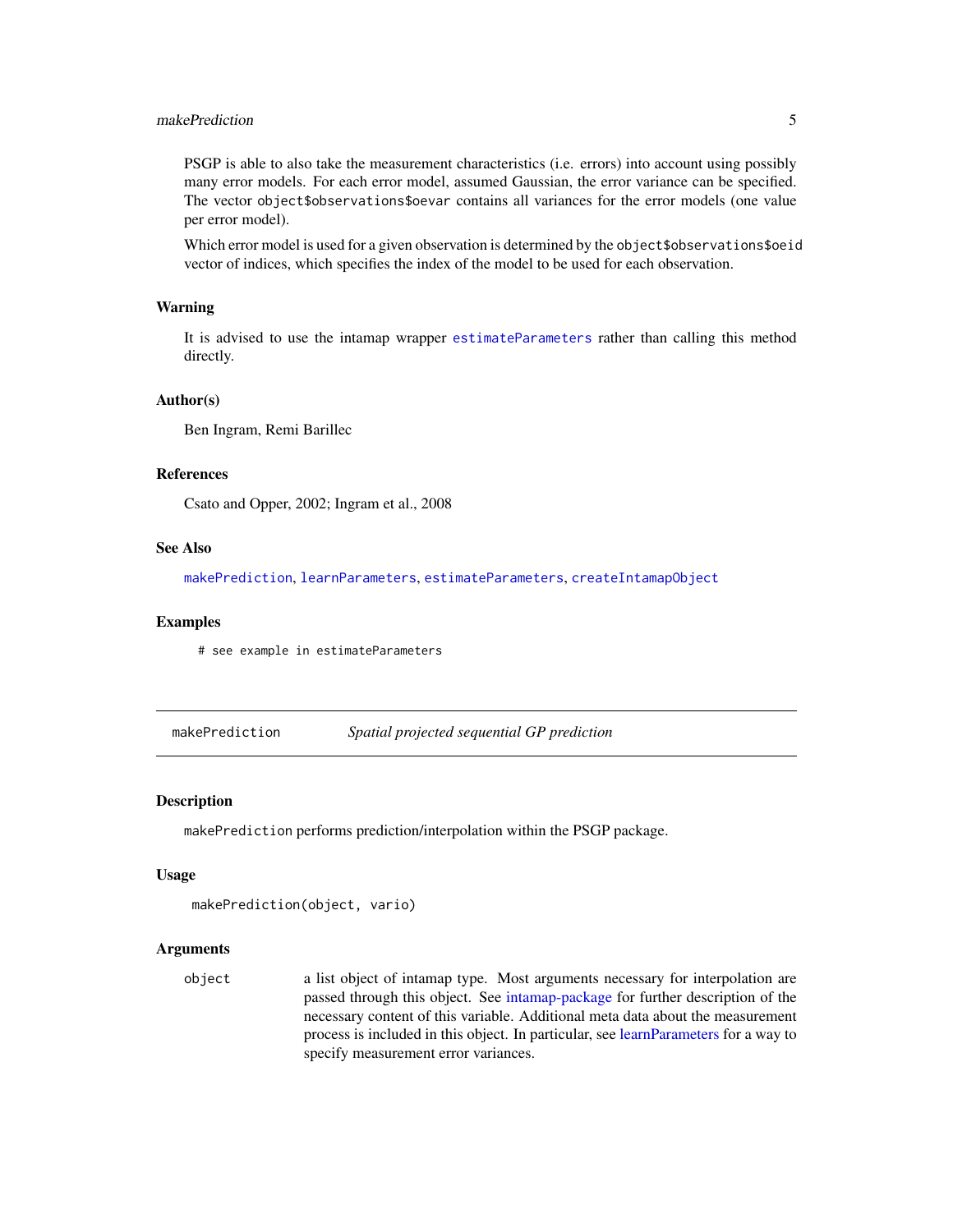<span id="page-5-0"></span>

| vario | Log-parameters of the covariance function. For compatibility with the intamap |
|-------|-------------------------------------------------------------------------------|
|       | package, the log-parameters of the PSGP covariance function are stored within |
|       | a variogram array object (see vgm), as follows:                               |
|       | vario $[1,1]$ NA                                                              |
|       | $\varphi$ vario [1,2] length scale (or range) of the Exponential kernel       |
|       | vario $[1,3]$ variance (or sill) of the Exponential kernel                    |
|       | vario [1,4] length scale (or range) of the Matern $5/2$ kernel                |
|       | vario [1,5] variance (or sill) of the Matern 5/2 kernel                       |
|       | vario $[1,6]$ inverse bias (i.e. $1/mean(data)$ )                             |
|       | $\text{vario}[1,7]$ white noise variance (nugget)                             |
|       |                                                                               |

# Details

The Projected Spatial Gaussian Process (PSGP) framework provides an approximation to the full Gaussian process in which the observations are projected sequentially onto an optimal subset of 'active' observations. Spatial interpolation is done using a mixture of covariance kernels (Exponential and Matern 5/2).

The function makePrediction is a function for making predictions at a set of unobserved inputs (or locations).

Measurement characteristics (i.e. observation error) can be specified if needed. See [learnParameters](#page-3-1) for a description of how to specify measurement error models with given variances.

# Warning

It is advised to use the intamap wrapper [spatialPredict](#page-7-1) rather than calling this method directly.

#### Author(s)

Ben Ingram, Remi Barillec

# References

L. Csato and M. Opper. Sparse online Gaussian processes. Neural Computation, 14(3): 641-669, 2002.

B. Ingram, D. Cornford, and D. Evans. Fast algorithms for automatic mapping with space- limited covariance functions. Stochastic Environmental Research and Risk Assessment, 22 (5):661-670, 2008.

#### See Also

[learnParameters](#page-3-1) [spatialPredict](#page-7-1), [createIntamapObject](#page-0-0)

#### Examples

# see example in spatialPredict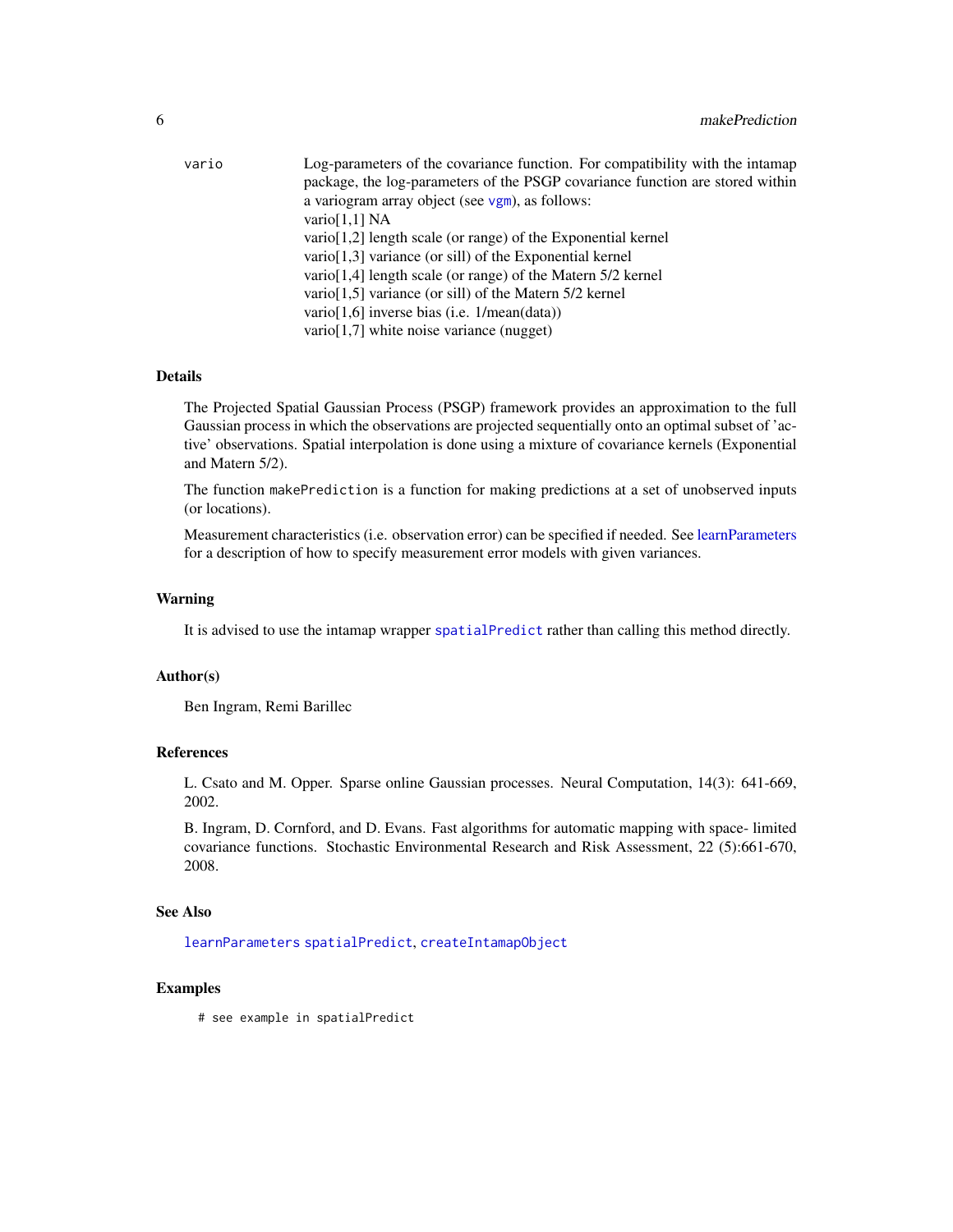#### <span id="page-6-1"></span>**Description**

The psgp package provides a spatial interpolation method based on Projected Sequential Gaussian Processes (PSGP) for the intamap package. The PSGP (Csato, 2002) is an approximation to the standard Gaussian process (Rasmussen and Williams, 1996) whereby the observations are projected onto a subset of optimal "active" observations, thus reducing possible redundancy in the data and allowing for faster, memory efficient, interpolation. The projection is done in a sequential manner, that is one observation is projected onto the active subset at a time. This allows for larger datasets to be processed, and overcomes the limitations of standard Gaussian processes related to storing the full covariance matrix (which can be unfeasible for really large datasets).

This implementation of PSGP for spatial interpolation uses a mixture of covariance kernels, namely an Exponential kernel and a Matern kernel with roughness parameter 5/2. The covariance function also includes a nugget term (white noise) and bias term.

#### Parameter estimation

The method [estimateParameters](#page-2-1) looks for a set of covariance function parameters (kernels, white noise and bias) which maximise the likelihood of the observation.

#### Prediction/Interpolation

The method [spatialPredict](#page-7-1) computes predictions (including variance) at a set of unobserved locations.

#### Measurement errors

It is possible to include measurement errors if these are available. These will be taken into account when estimating parameters and making predictions. See [learnParameters](#page-3-1) for more information.

### System requirements

the PSGP package is written in C++ and uses the Armadillo library for all linear algebra routines.

# Author(s)

Ben Ingram, Remi Barillec

#### References

Csato, L., Gaussian Processes - Iterative Sparse Approximations, Ph.D Thesis, NCRG, Aston University, UK, 2002.

Rasmussen, C. E. and Williams, C. K., Gaussian Processes for Machine Learning, The MIT Press, Cambridge, Massachusetts, 1996.

<http://arma.sourceforge.net>

<span id="page-6-0"></span> $p<sub>sp</sub>$  psgp  $\sim$  7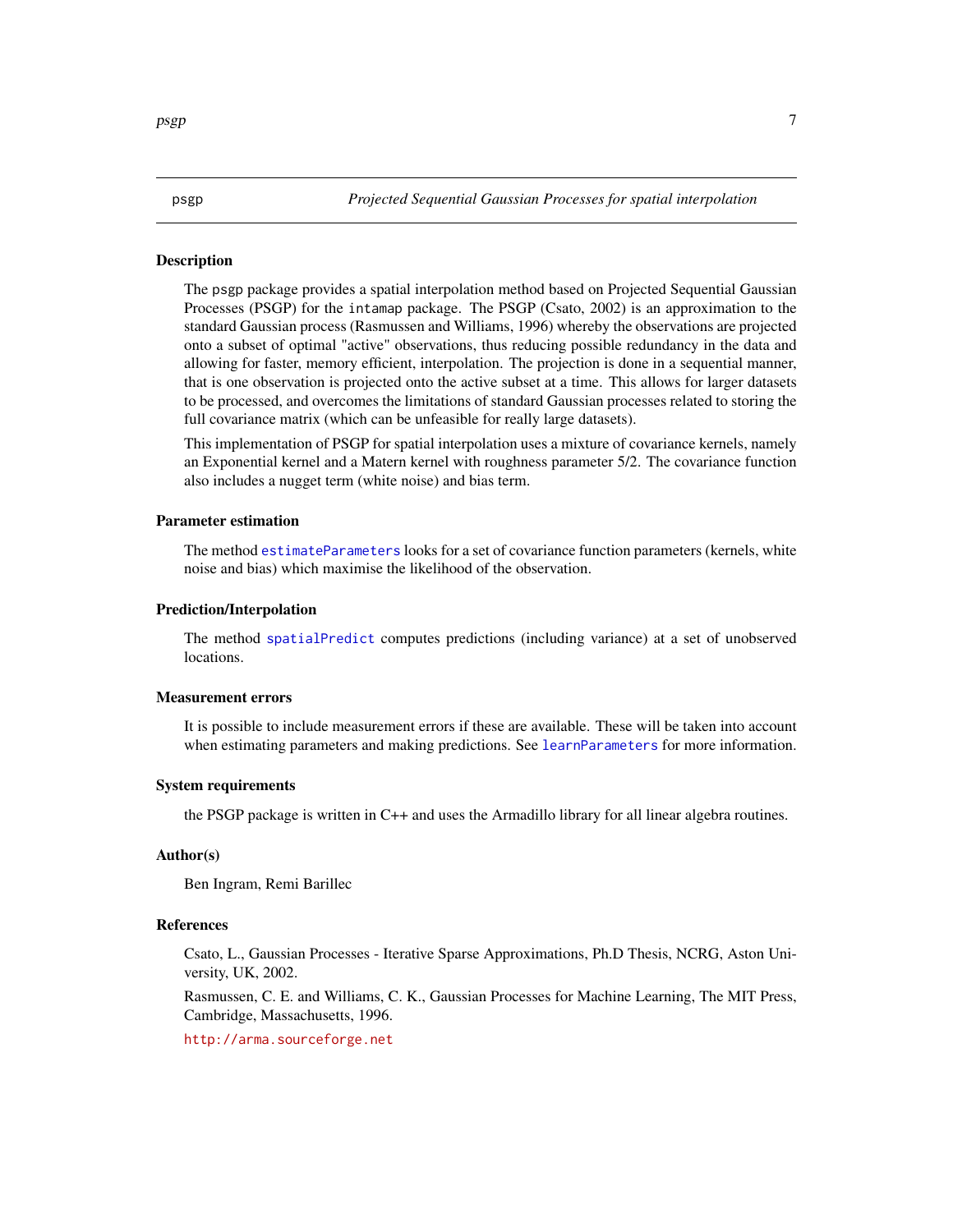<span id="page-7-0"></span>

# <span id="page-7-1"></span>Description

This overloads the [spatialPredict](#page-7-1) routine from the intamap package for interpolation using the PSGP method.

#### Usage

spatialPredict(object, ...)

# Arguments

| object   | a list object of type PSGP. Most arguments necessary for interpolation are passed |
|----------|-----------------------------------------------------------------------------------|
|          | through this object. See intamap-package for further description of the neces-    |
|          | sary content of this variable                                                     |
| $\cdots$ | optional extra arguments (these are only used for debugging purposes)             |

# Details

See [psgp-package](#page-6-1) and [makePrediction](#page-4-1) for further detail.

#### Author(s)

Ben Ingram, Remi Barillec

# See Also

[psgp-package](#page-6-1), [estimateParameters](#page-2-1), [makePrediction](#page-4-1) [createIntamapObject](#page-0-0)

# Examples

```
data(meuse)
meuse = meuse[1:100, ]coordinates(meuse) = -x+ymeuse$value = log(meuse$zinc)
data(meuse.grid)
gridded(meuse.grid) = -x+yproj4string(meuse) = CRS("+init=epsg:28992")
proj4string(meuse.grid) = CRS("+init=epsg:28992")
```

```
# Specify a different observation error model for each observation
nobs = length(meuse$value) # Number of observations
meuse$oeid = seq(1:nobs) # One error model per observation
```

```
# Indicate the variance for each of these error models
meuse$oevar <- abs( rnorm( max(meuse$oeid) ) )
```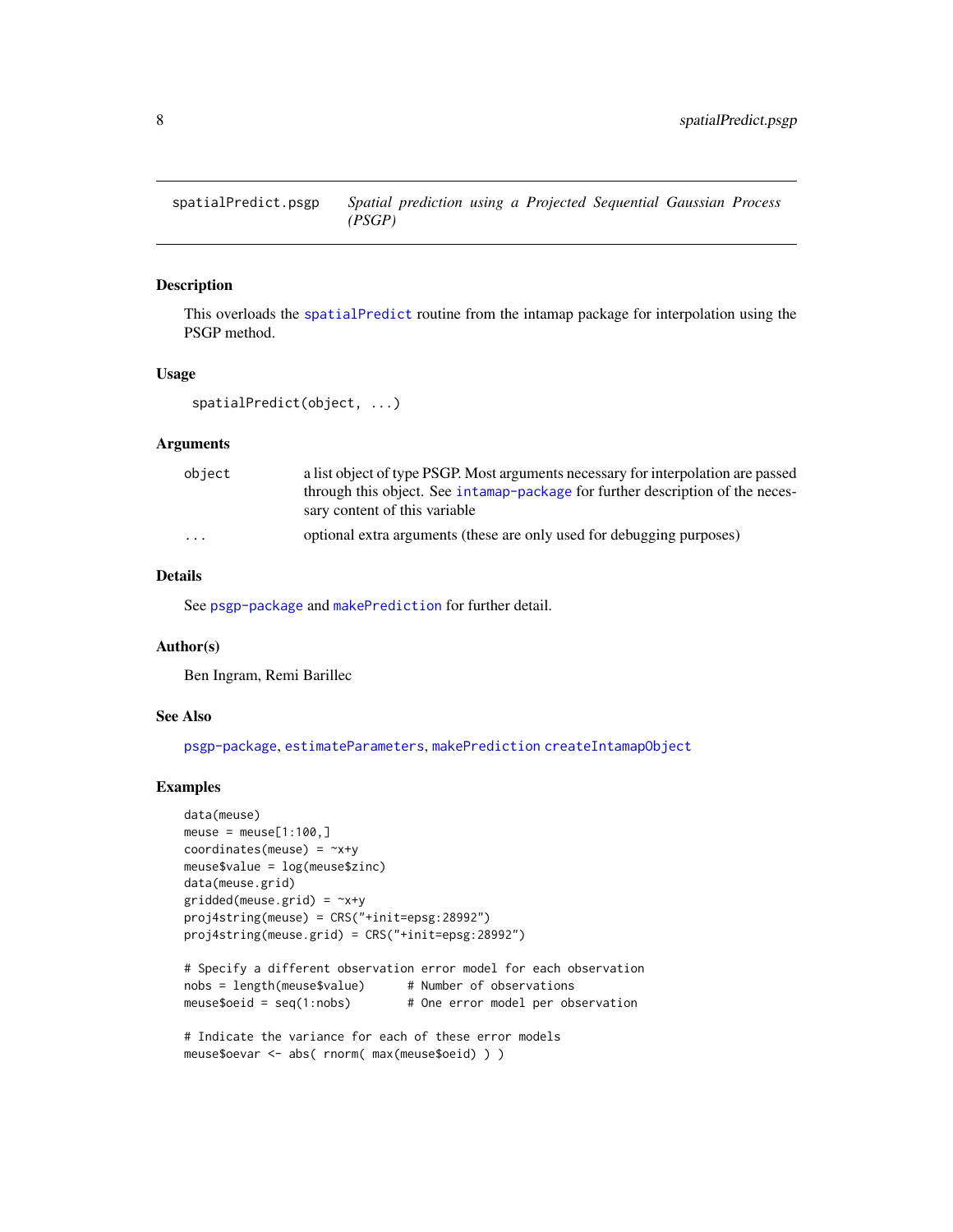```
# Set up intamap object
obj = createIntamapObject(
  observations = meuse,
  predictionLocations = meuse.grid,
  targetCRS = "+init=epsg:3035",
  class = "psgp"
\mathcal{L}# Estimate parameters and predict at new locations (interpolation)
obj = conformProjections(obj)
obj = estimateParameters(obj)
obj = spatialPredict(obj)
# Plot results
plotIntamap(obj)
```